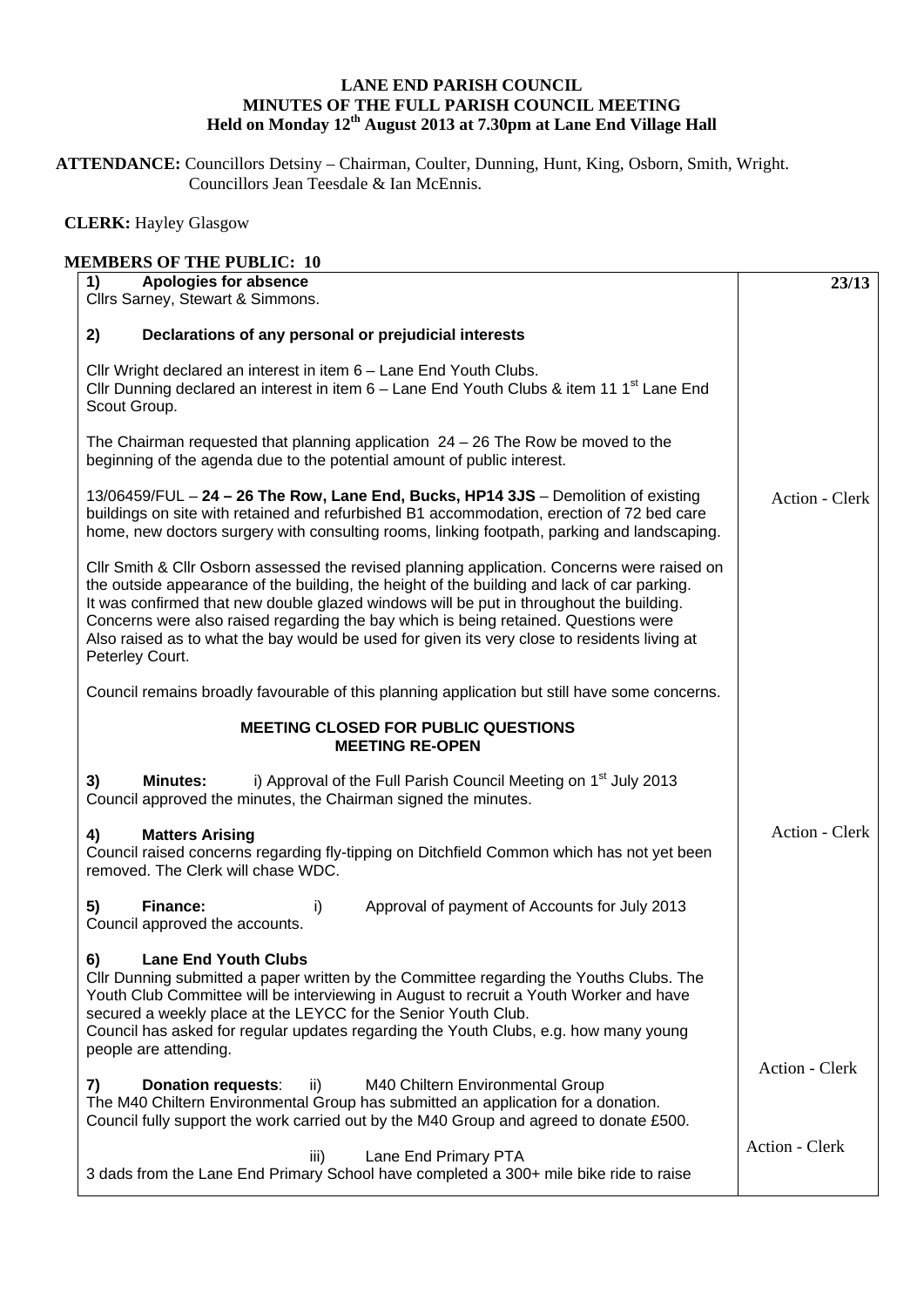| funds for the redevelopment of the schools computer department.<br>Council agreed to donate £250, Council would normally ask to see accounts but on this<br>occasion will approve the donation and wish the PTA good luck in raising the rest of the<br>funds.                                                                                                                                                                                                                                                                                                                                                                                                                                                                    | 24/13                            |
|-----------------------------------------------------------------------------------------------------------------------------------------------------------------------------------------------------------------------------------------------------------------------------------------------------------------------------------------------------------------------------------------------------------------------------------------------------------------------------------------------------------------------------------------------------------------------------------------------------------------------------------------------------------------------------------------------------------------------------------|----------------------------------|
| <b>Grass Cutting</b><br>8)<br>The Village Hall Committee has requested that the Parish Council cut the area of land behind<br>the Village Hall opposite Daisy Cottages. Council have not previously cut this area but believe<br>the volunteer who had in the past cut the village green also cut this area. Unfortunately this<br>person no longer cuts either areas as he moved away from the Village.<br>Council declined to cut this area of grass.                                                                                                                                                                                                                                                                           | Action - Clerk                   |
| Lane End Playing Fields i)<br><b>Fireworks Display</b><br>9)<br>The PTA from Lane End Primary School has requested the use of the playing fields to hold a<br>fireworks display in November.<br>Council had concerns regarding the neighboring properties particularly because horses are<br>kept on adjoining fields.<br>Council asked that the PTA seek written permission from those neighboring properties who<br>own horses that they are in agreement. Council would also like to see a copy of the insurance<br>policy covering the event.<br>If these are provided, Council would in principle support this event.                                                                                                        | Action – Clerk                   |
| Update - New Meaning Workshops / Fun Day<br>ii)<br>Cllr Detsiny had submitted a report written by David Lett. At this stage BCC and Red Kite are<br>very pleased with the progress. Cllr Detsiny raised concerns whether this project would give<br>Council the answers on how to improve playing fields, however there is an action plan in<br>place and David Lett has reassured that the project will not be finished until a successful<br>outcome has been achieved.<br>Council has concerns over the timescale and felt that this was possibly unrealistic.<br>There will be a questionnaire attached to the Clarion in September, its hoped that more<br>information can be gained from this.<br>Council noted the report. |                                  |
| Cllr Smith gave an update on the Fun Day. The Lane End Community Group is arranging a<br>Fun Day at the Playing Fields on 25 <sup>th</sup> August. Insurance for the event is being sought via<br>LESAs insurance company. LESA are actively involved in arranging the Fun Day.<br>Council gave permission to use the playing fields for the event subject to satisfactory<br>insurance and risk assessment.                                                                                                                                                                                                                                                                                                                      | Action – Clerk                   |
| Cadmore End Cricket Club 125 <sup>th</sup> Anniversary<br>10)<br>The Cadmore End Cricket Club has requested use of the Common in Cadmore End for<br>overflow parking from 1pm into the evening on 7 <sup>th</sup> September.<br>Council gave permission for use of parking on the Common.                                                                                                                                                                                                                                                                                                                                                                                                                                         | Action – Clerk<br>Action - Clerk |
| 1 <sup>st</sup> Lane End Scout Group<br>11)<br>The Lane End Scout Group has asked Council to assist them in acquiring some land to be<br>used for the club's activities.<br>Councillor Osborn and Ian Harris will identify possible plot. This will be brought back to a<br>future meeting.<br>In principle Council were supportive and look forward to receiving further information.                                                                                                                                                                                                                                                                                                                                            | Action – Clerk                   |
| 12)<br><b>Moorend Oaks</b><br>Council would like to thank Katy Dunn for the huge amount of work she carries out.<br>The recommendation is that those trees that are in poor condition and close to the road need<br>to be felled. Paul Thomas is a local oak carver and is proposing that the trees are used for<br>notice boards for the Commons. The noticeboards would contain specific information about<br>each Common, and there would be no charge to the Parish Council for this.<br>Council accepted the recommendation for removing the trees and making use of them for<br>noticeboards.                                                                                                                               |                                  |
| 13)<br><b>Traffic Speed Control</b><br>Council agreed to purchase one speed awareness sign from the budget previously agreed.<br>After a number of weeks Council will request a speed check to be carried out by BCC to                                                                                                                                                                                                                                                                                                                                                                                                                                                                                                           | Action – Clerk                   |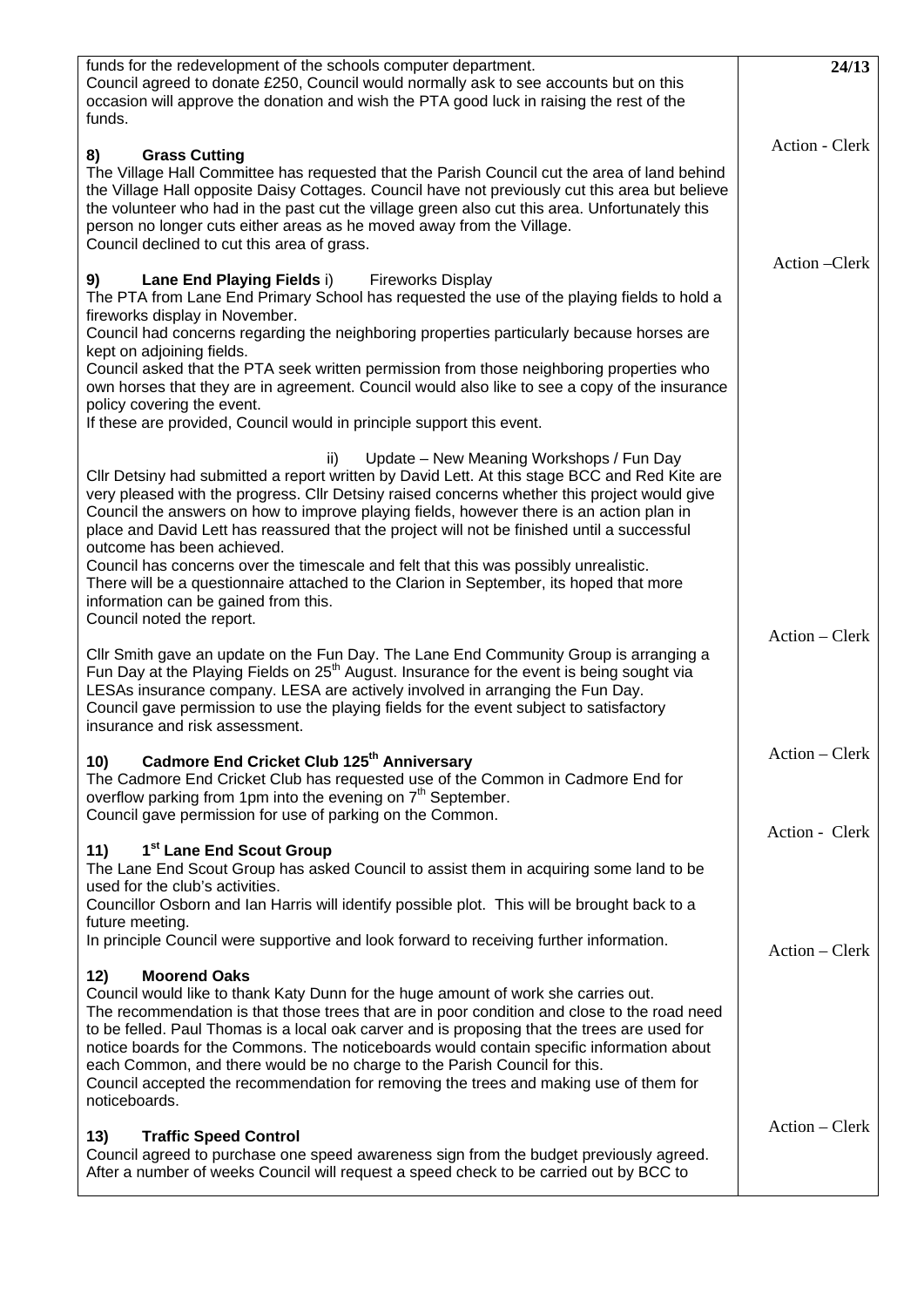| assess if the speed of traffic has reduced since the sign was installed. If the test proves<br>successful Council may decide to purchase additional signs in other locations.<br>Owners of properties close to where the sign will be installed need to be notified. Cllrs Coulter<br>and King will action this. | 25/13<br>Action – Clerk |
|------------------------------------------------------------------------------------------------------------------------------------------------------------------------------------------------------------------------------------------------------------------------------------------------------------------|-------------------------|
| 14)<br>Clerk's report<br>Councillors agreed expenses will be claimed as and when needed by providing the Clerk with<br>receipts.<br>The Clerk will chase BCC regarding the 30mph sign which had been knocked down near the<br>peacock.<br>Council noted the report.                                              |                         |
| <b>Invitations to Meetings, Correspondence &amp; Reports received</b><br>15)<br>Report noted                                                                                                                                                                                                                     | $Action - Clark /$      |
| <b>Matters raised by Councillors</b><br>16)<br>Cllr Wright raised a concern that when cars are turning right from School Row the trees are                                                                                                                                                                       | Cllr Wright             |
| overhanging and blocking the view of the road. The Clerk will contact Pete Whipp and<br>arrange for him the visit the site with Cllr Wright.                                                                                                                                                                     | Action – Clerk          |
| 17)<br>Planning: To consider new applications and receive Wycombe District Council<br><b>Decisions and Appeals</b>                                                                                                                                                                                               |                         |
| <b>New Applications</b>                                                                                                                                                                                                                                                                                          |                         |
| 13/06405/VCDN - Pound Farm Cottage, Marlow Road, Cadmore End, Bucks, HP14 3PF -<br>Variation of Condition on WR/1036/67 (Land Management) to remove tie to Pound Farm<br>Management & allow use of cottage as single dwelling.<br>No objection                                                                   |                         |
| 13/06453/FUL - Chiltern View, Park Lane, Lane End, Bucks, HP14 3LB - Householder<br>application for construction of single storey rear extension and associated raised decking area.<br>No objection                                                                                                             |                         |
| 13/06469/FUL - The Haven, Marlow Road, Cadmore End, Bucks - Demolition of existing<br>stables and pole barn and erection of replacement stables and barn.<br>No objection                                                                                                                                        |                         |
| 13/06705/FUL - HTS Management Centre, Church Road, Lane End, Bucks, HP14 3HG -<br>Demolition of existing building and erection of two storey building comprising a Social Centre<br>as part of C2 use (alternative scheme to pp 12/07626/FUL).<br>No objection                                                   |                         |
| 13/06729/FUL - Haven Cottage, Marlow Road, Cadmore End, Bucks, HP14 3PP -<br>Householder application for demolition of existing conservatory and erection of single storey<br>side extension.<br>No objection                                                                                                    |                         |
| 13/06657/FUL - 10 Framers Court, Ellis Way, Lane End, Bucks, HP14 3LL - Householder<br>application for construction of rear conservatory.<br>No objection                                                                                                                                                        |                         |
| 13/06740/FUL - South Barn, Moor Common, Lane End, Bucks, HP14 3HX - Householder<br>application for construction of two storey side extension.<br>No objection                                                                                                                                                    |                         |
| 13/06809/FUL - 41 Cater Road, Lane End, Bucks, HP14 3JD - Householder application<br>For creation of new vehicular crossover and extension of existing vehicular hardstand to<br>provide access for disabled person.<br>No objection.                                                                            |                         |
|                                                                                                                                                                                                                                                                                                                  |                         |